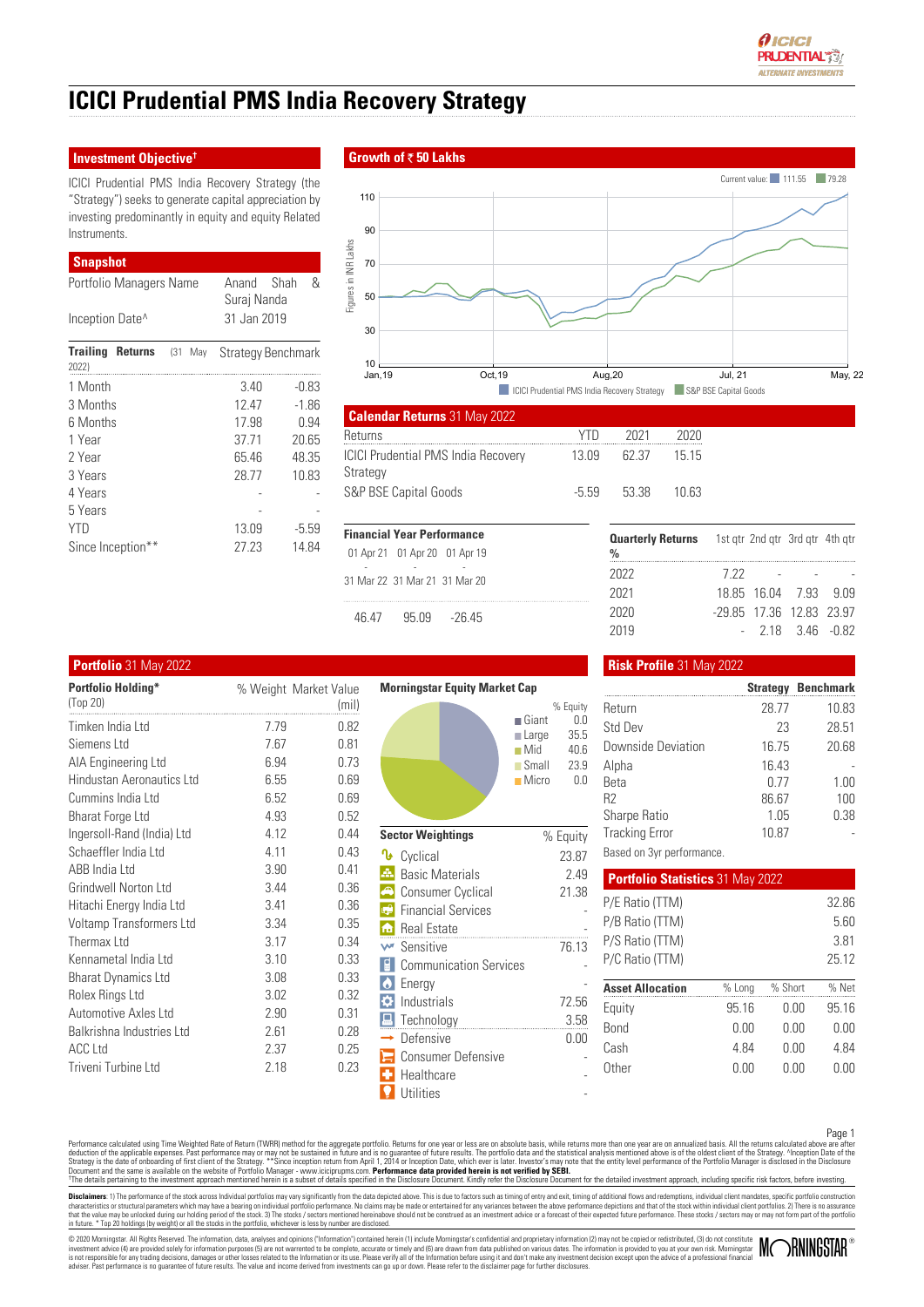

# **Disclosures**

# **Investment Objective**

The investment objective is the broad thought process for the Strategy and is a subset of the investment approach specified in the Disclosure Document.

#### **Quarterly returns**

Total Returns calculated for calendar quarters.

# **Standard Deviation**

Standard deviation of strategy's return measures how much a strategy´s total returns have fluctuated in the past. The more the strategy's returns fluctuate, the riskier the strategy is likely to be. Strategies that have been more volatile in the past tend to be more volatile in the future as well.

#### **Downside Deviation**

Calculated much like standard deviation, downside deviation focuses on the variation of returns below a specific threshold. It ignores upside variation because it adds value to the overall return and investors shouldn't be concerned about it.

#### **R2**

A measure of the percentage of strategy's movement that can be accounted for by changes in its benchmark index. An R-squared of 100 indicates that a strategy´s movement is perfectly correlated with its benchmark.

#### **Alpha**

It is the amount by which a strategy has out-performed its benchmark, taking into account the strategy´s exposure to market risk (as measured by Beta). Alpha is also known as the residual return.

#### **Beta**

A measure of a strategy's sensitivity to market movements. The beta of the market is 1.00 by definition. A beta of 1.10 shows that the strategy has performed 10% better than its benchmark index in up markets and 10% worse in down markets, assuming all other factors remain constant.

#### **Sharpe Ratio**

This is a measure of risk-adjusted return calculated by using standard deviation and excess return to determine reward per unit of risk. The higher the Sharpe Ratio, the better the strategy´s historical risk-adjusted performance.

#### **Tracking Error**

This indicates the volatility of the difference in returns between a strategy and its benchmark. Also known as active risk. In the context of a passively managed strategy, tracking error describes how well the strategy has tracked its benchmark.

#### **P/E Ratio**

It compares how the market values a company to the company's earnings. It can be either historic earnings or projected earnings. It is calculated as current share price divided by earnings. A higher P/E typically indicates that investors expect to see strong growth in the company.

#### **P/B Ratio**

It compares how the market values a company to the value on the company's books. It is calculated as current share price divided by book value per share.A

company trading at several times its book value tends to indicate a growth stock where investors believe the book value will rise in the future.

#### **P/S Ratio**

This is an indicator of the value placed on company's sales/revenue. It is calculated either by dividing the company's market capitalization by its total sales over a 12-month period, or on a per-share basis by dividing the stock price by sales per share for a 12-month period.

# **P/C Ratio**

A financial ratio calculated as current share price divided by cash flow per share - where cash flow is the spending and receiving of cash in a business. This indicates the value that the market has assigned to every cash flows that flows through the company.

#### **Sector Weightings**

It shows sectoral breakup of the portfolio on two levels. At 1st level is Morningstar defined super sectors i.e. Cyclical, Defensive and Sensitive, which classifies industries based on their level of sensitivity to economic cycles. At 2nd level industries are classified in to 11 sectors, as defined by Morningstar, based on the products / services they offer.

# **Morningstar Equity Market Cap**

Stocks are divided into five market-capitalization groups: Giant, Large, Mid, Small, and Micro. Morningstar uses a flexible system that isn't adversely affected by overall movements in the market. The stocks are organized in descending order by size. Giant-cap stocks are defined as the group that accounts for the top 40% of the capitalization of total sample capitalization; Large-cap stocks represent the next 30%; Mid-cap stocks represent the next 20%, and Small-cap stocks represent the next 7%, and Micro-cap stocks represent the balance.

#### **Direct Option**

Investor's may invest with us directly as well. To invest in any of our PMS strategies directly, kindly write to us at PMS@icicipruamc.com.

© 2020 Morningstar. All Rights Reserved. The information, data, analyses and opinions ("Information") contained herein (1) include Morningstar's confidential and proprietary information (2) may not be copied or redistribut